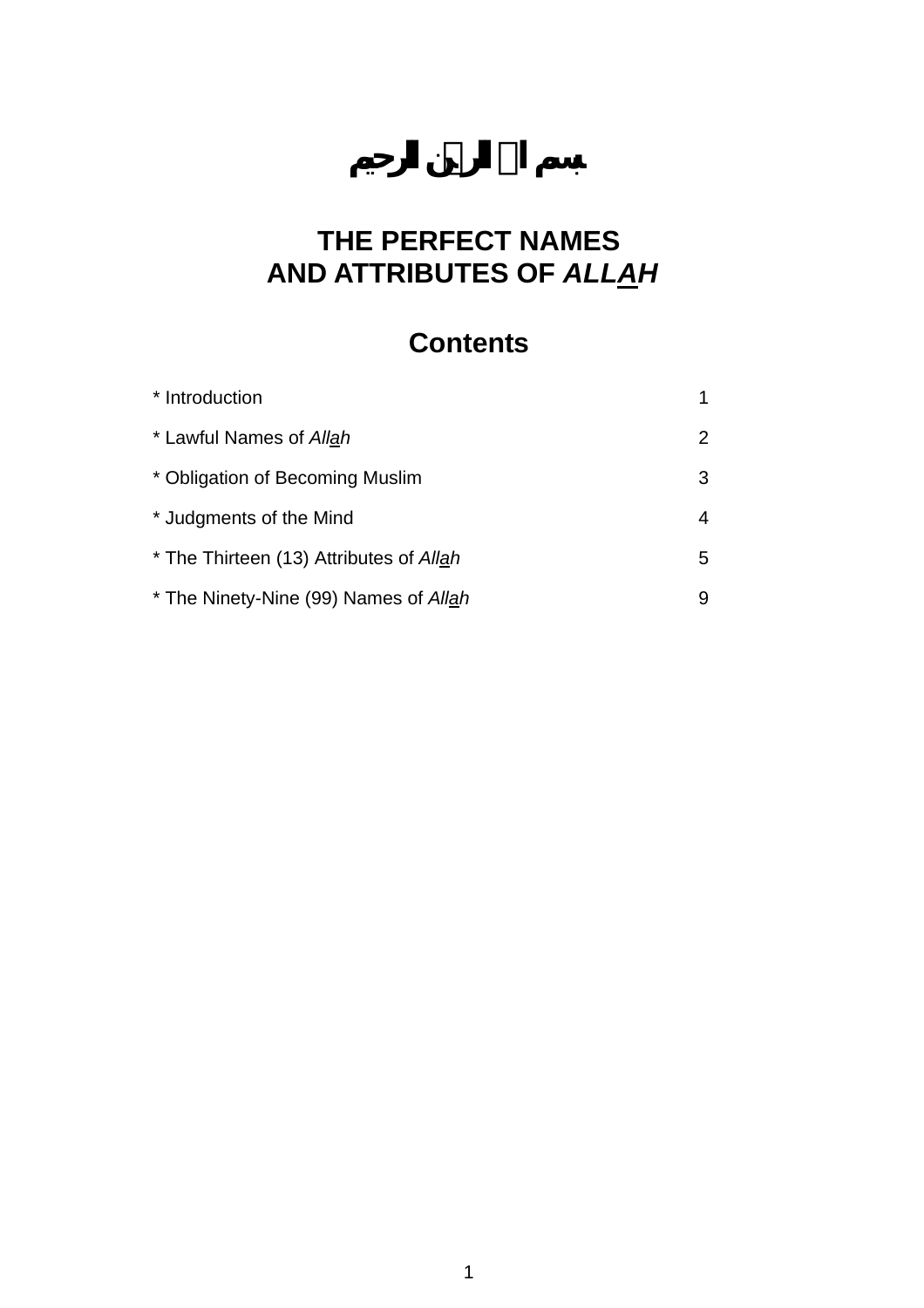### **Introduction**

Praise be to *Allah*. May *Allah* raise the rank of Prophet *Muhammad* and his *Al* and Companions and protect his Muslim nation from whatever he feared for it.

*Allah* said in verse 180 of *Suratul-'A^raf*:

**والله الحسنى ا ذَروا الذي ي نَ أسمائه ما كانوا يعملون** 

l

which means: [*All<u>a</u>h* has the Names which indicate perfection. So call Him<sup>(<sup>1</sup>[\)](#page-1-0)</sup> with these Names and leave out those who commit blasphemy by calling Him with nonbefitting names. They will be punished for what they did (calling *Allah* with improper names, or calling others with the Names of *Allah*)].

[الأعراف]

Hence, *Allah* must not be attributed except with attributes of perfection. Any name that does not indicate perfection is not a name of *Allah*. So it is not acceptable to call *Allah ruh*, which means soul or spirit. This word does not signify perfection. The word *ruh* is not a name of *Allah*, because the soul is one of *Allah's* creation. Such a name was not mentioned in the *Qur'an* or the *Hadith*. Therefore, this and similar names mentioned in some books written by people claiming to be Muslim, such as Creative Quill, Super Mind, etc. are Islamically rejected as Names of *Allah*.

## **Lawful Names of** *Allah*

The scholars said that as it is obligatory to believe that *Allah* is clear of any imperfection, it is also obligatory to believe that Allah*'s* Names are clear of any imperfection. It should be known that some of the Names of Allah are exclusive to Him, and others with which other than Allah can be also named. Allah is the exclusive Name of the Creator. Examples of the exclusive Names are ar-Rahman, al-Quddus, al-Khaliq, ar-Razzaq, Malikulmulk and *Dhul-Jalali wal-'Ikram* The Names of *Allah* must be respected, irrespective of the language in which they were expressed.

<span id="page-1-0"></span><sup>&</sup>lt;sup>1</sup> The words "He", "His", and "Him" when used in reference to *Allah* must not be understood to represent gender. *Allah* created males and females and is not similar to any of the creations.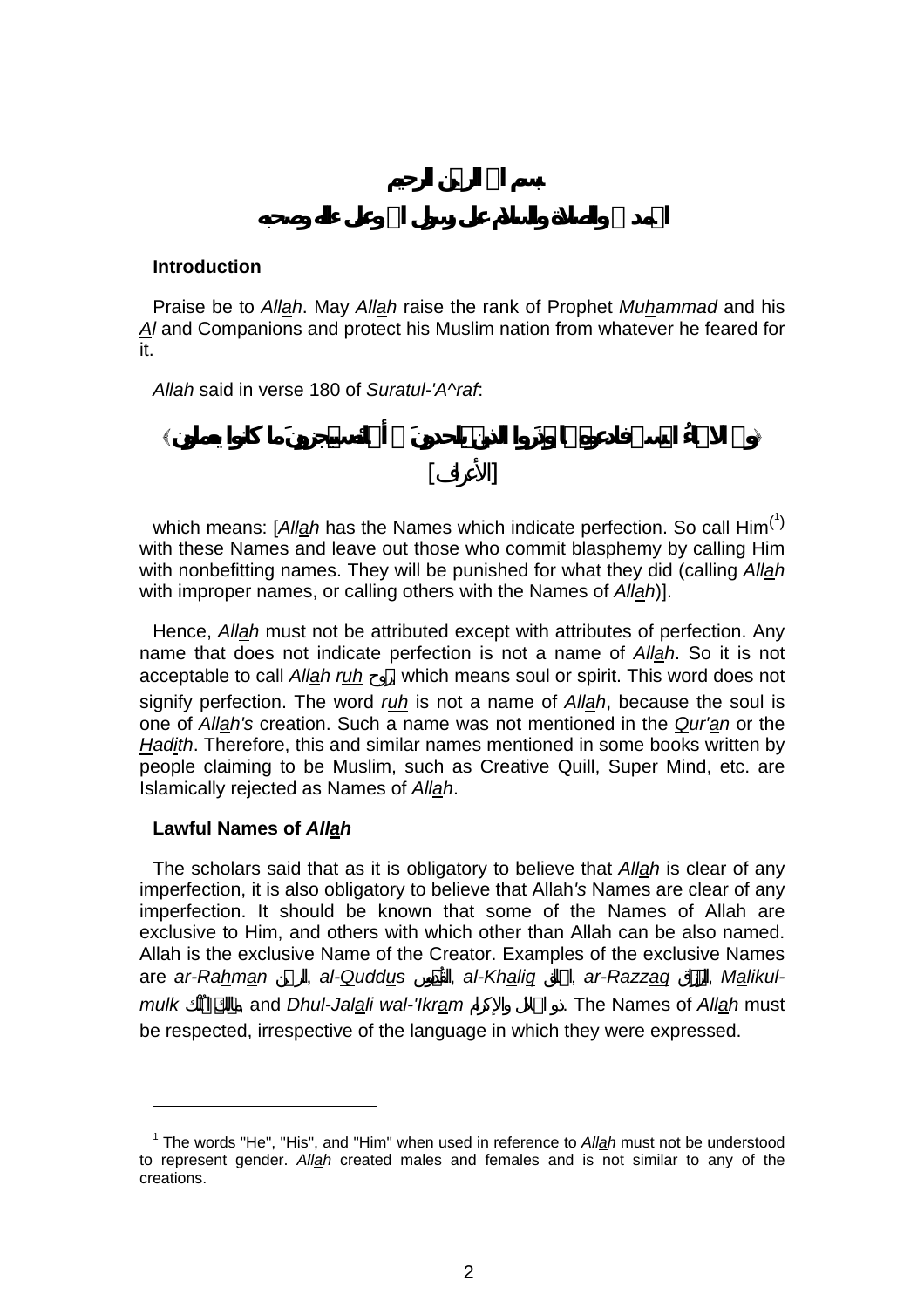The Names of *Allah* are uncountable. However, the Prophet  $\frac{dx}{dx}$  mentioned ninety-nine Names in one *hadith* with a specific merit. The Prophet  $\frac{46}{36}$  said in the *hadith* narrated by al-*Bukhariyy*:

**"إن تسعة وتسعين اسما مائ إلا واحدا. ن احصاها دخل الجنة"**. رواه البخاري وفي : **"ن "**

which means: "Certainly, *Allah* has ninety-nine Names (99), one hundred minus one. Whoever memorizes them and understands their meanings will enter Paradise." The scholars said that these are not the only Names of *Allah*, but that these are the ones with this exclusive benefit. All the ninety-nine Names with their explanation are mentioned in a later part this book.

Similarly, the Attributes of *Allah* are uncountable. The Attributes of *Allah* are not Him nor other than Him. *Allah* is attributed with them. Hence we do not call *Allah* knowledge, power, existence, or the like. We say *Allah* is attributed with knowledge, power, and existence. However, among the countless attributes of *Allah*, thirteen (13) Attributes are repeatedly mentioned in the Islamic texts: the *Qur'an* and the *Hadith*. Consequently, the scholars of *Islam* stated that it is an obligation upon every accountable Muslim to know these thirteen attributes. However, it is not an obligation to memorize them. Any accountable Muslim who is ignorant of them is sinful, but not a blasphemer unless he denies them or holds contradictory beliefs to them. Those 13 attributes are presented later in this book.

## **Obligation of Becoming Muslim**

The basic tenet of the Muslims is the belief in *Allah* and His Messenger *Muhammad, sallallahu ^alayhi wa sallam*. This is embodied in the Creedal Statment "Shahadah" the Testification, or "Two Shahadahs", the Two Testifications:

which means: I testify that no one is God except *Allah* and I testify that *Muhammad* is the Messenger of *Allah*. An equivalent statement is: I profess that *Allah* is the Only Creator and I profess that *Muhammad* is His Prophet. Another is: I bear witness that no one deserves worship except *Allah* and *Muhammad* is His Messenger. By saying and believing in the meanings contained in this statement or its equivalents, a non-Muslim becomes Muslim. Hence, the right belief in *Allah* is essential to make a person Muslim. It is an obligation upon the person who is sane, pubescent, and has heard the meaning of the *Shahadah* in the language he/she understands to become Muslim by believing in and uttering the *Shahadah* at an audible level.

*Allah*, the Exalted, said: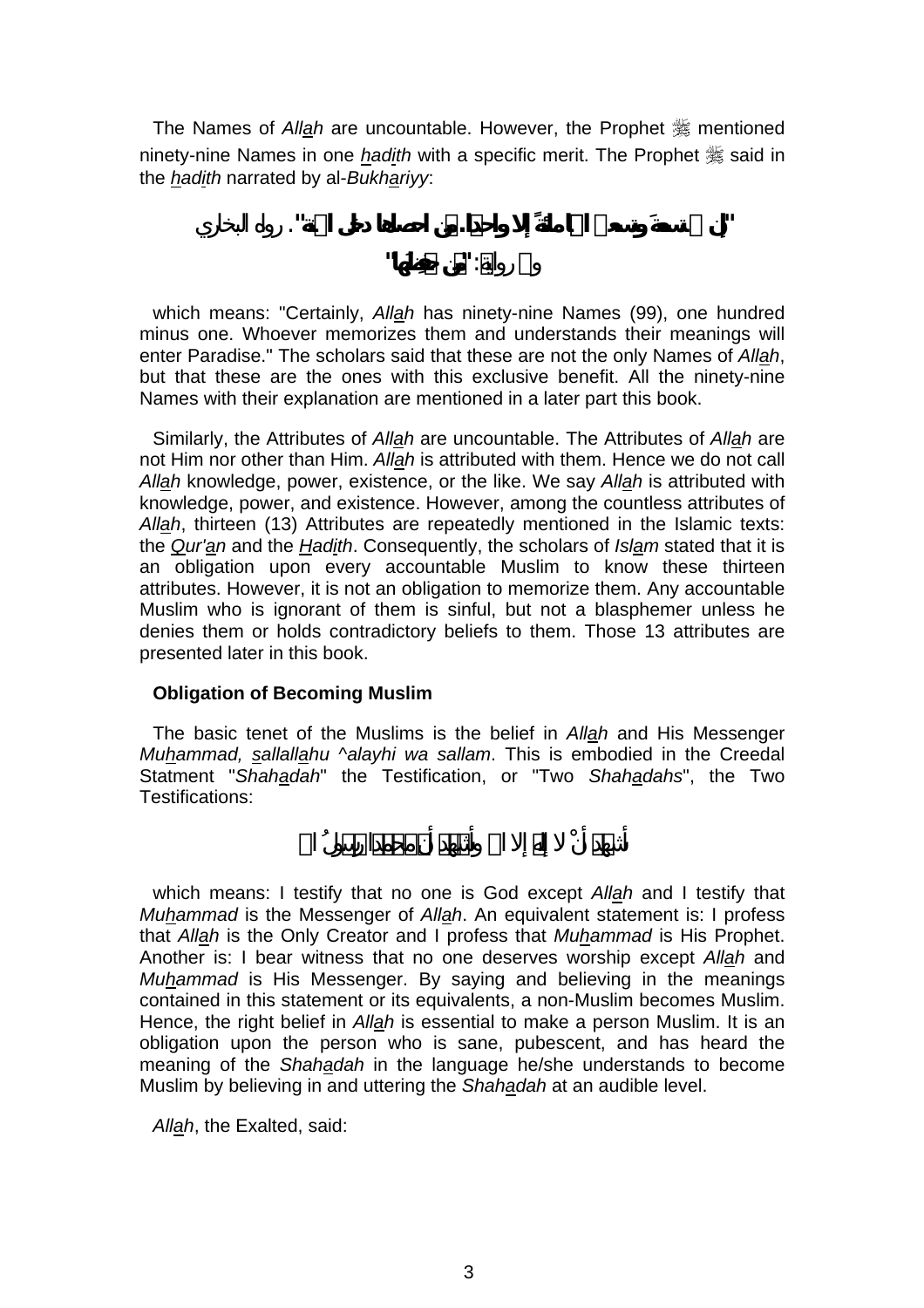قال االله تعالى: **من باالله فإنا َعتدنا للك سعيرا**] سورة الفتح]

which means: [*Allah* has prepared Hellfire for those who do not believe in *Allah* and His Messenger.] It is obligatory to believe in *Allah* and to know what is permissible to attribute to Him, what is necessary to be of His Attributes, and what is impossible to be of His Attributes. Also, it is obligatory to believe in the Messenger and to know what attributes are befitting for him, what attributes are permissible for him and the other prophets, what is necessary of their attributes, and what is impossible to be among their attributes. Whoever does not believe in *Allah* and His Messenger is a blasphemer and shall enter Hellfire forever.

#### **Judgments of the Mind**

l

Before proceeding with this book, let it be known that the judgments of the mind are three kinds:

1. The Intellectual Necessity: This refers to what the mind does not conceive as non-existing. *Allah* is the One Whose Existence is intellectually necessary, because the mind does not accept His non-existence, i.e., non-existence does not apply to the Self of *Allah*. Also, the attributes of *Allah* are intellectually necessary.

2. The Intellectual Impossibility: This refers to what the mind does not conceive as existing, i.e., that to which existence does not apply. The existence of a partner with *Allah* is an intellectual impossibility, because such a thing cannot exist as a reality, i.e., the mind does not conceive its existence.

3. The Intellectual Possibility: This refers to what the mind conceives existing at one time and non-existing at another time. This universe and its contentsamong what we can and cannot see- is an intellectual possibility. It is so because the mind conceives its existence after a state of non-existence. This is the state of the entire universe. For example, *Allah* made the human being exist after having been non-existent, and then this human being shall be annihilated $^{(2)}$  $^{(2)}$  $^{(2)}$ . This is why the human being's existence is among the intellectual possibilities. *Allah* , *ta^ala*, said (*an-Nahl, 60*):

**والله لمَثَلُ لى**

which means: [*Allah* has Attributes that do not resemble the attributes of others.] It is obligatory to believe that the attributes of *Allah* are confirmed to Him. He who negates them is an atheist. Hence, the one who does not believe in the Existence of *Allah*, i.e., the one who negates *Allah's* attribute of Existence is an atheist.

<span id="page-3-0"></span> $2$  Annihilation of humans is by complete death, which is defined as the soul completely departing the body. The souls are not annihilated and some bodies do not decay in the soil.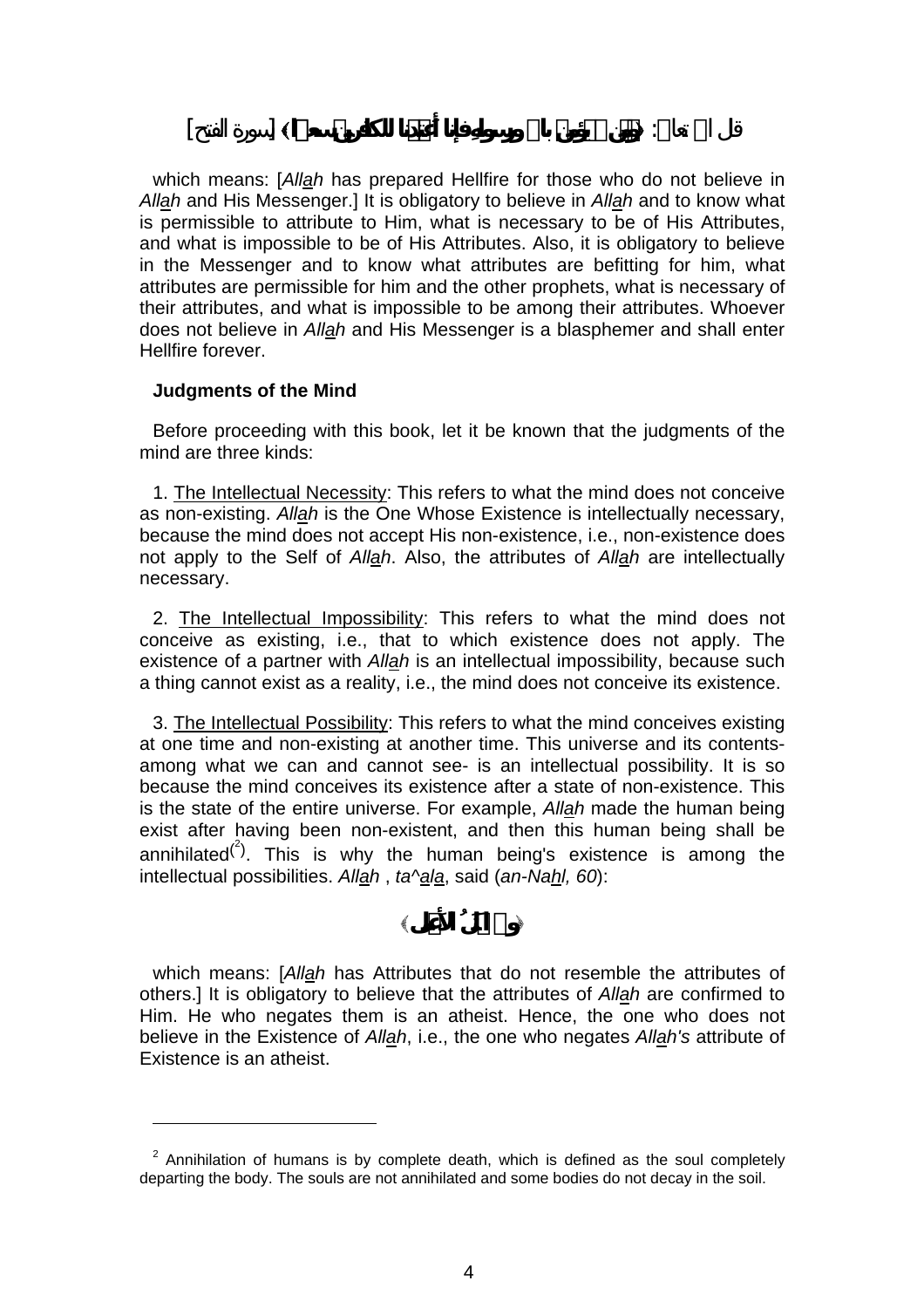### **The Thirteen (13) Attributes of** *Allah*

It is obligatory to believe in the confirmed Attributes of *Allah*. They are neither the Self of *Allah* nor other than the Self of *Allah* . Rather, we say they are Attributes with which *Allah* is necessarily attributed, religiously and intellectually. *Imam an-Nasafiyy* said: "His Attributes are neither Him nor other than Him".

The Attributes of *Allah* that every pubescent and sane Muslim is obliged to know are called the Attributes of the Self of *Allah*. All the Attributes indicate perfection; and *Allah* is not attributed with their opposites. They are thirteen Attributes, which are repeatedly mentioned in the *Qur'an* and *Hadith*. The scholars<sup>(3[\)](#page-4-0)</sup> established by consensus (*ljma*<sup>^</sup>) that whoever is ignorant of them is a committer of an enormous sin (*fasiq*). These thirteen (13) Attributes are: Existence (*al-Wujud*), Oneness (*al-Wahdaniyyah*), Eternity (*al-Qidam*), Everlastingness (*al-Baqa'*), Non-neediness of others (*al-Qiyamu bin-Nafs*), Non-resemblance to the creations (*al-Mukhalafatu lil-hawadith*), Power (*al-Qudrah*), Will (*al-Iradah*), Knowledge (*al-^Ilm*), Life (*al-Hayah*), Hearing (*as-Sam^*), Sight (*al-Basar*), and Speech (*al-Kalam*).

**1) Existence (***al-Wujud***):** It is obligatory to believe in the Existence of *Allah*. *Allah* said (*Ibrahim, 10*):

**َفي االله**

which means: [There is no doubt about the Existence of *Allah*.] Hence, it is obligatory to believe in the Existence of *Allah*. It is an eternal and everlasing Attribute of *Allah*. *Allah* exists without a beginning, without an ending, and without a place.

**2) Oneness** (*al-Wahdaniyyah*): It is obligatory to believe that *Allah* is One without a partner. *Allah* said (*Muhammad*, 19):

**فاعلم أنه إلا االله**

which means: [know that no one is God except *Allah*] *Allah* is One in His Self, Attributes, and Doings; hence *Allah* has no equal. So we say, for example: *Allah* is the Creator and no one is a creator except *Allah*. *Allah* is One but not as in numbers, because numbers are created. Rather, He is One in that there is no partner with Him.

**3) Eternity** (*al-Qidam*): It is obligatory to believe *Allah* is Eternal, i.e., there is no beginning to His Existence. His Attributes are also eternal. Nothing is eternal except *Allah* and His Attributes. *Allah* said (*al-Hadid, 3*):

l

<span id="page-4-0"></span><sup>3</sup> *Al-Fudaliyy, al-Jaza'iriyy*, and *as-Sanusiyy* are among the *Malikiyy* scholars who stated these thirteen attributes.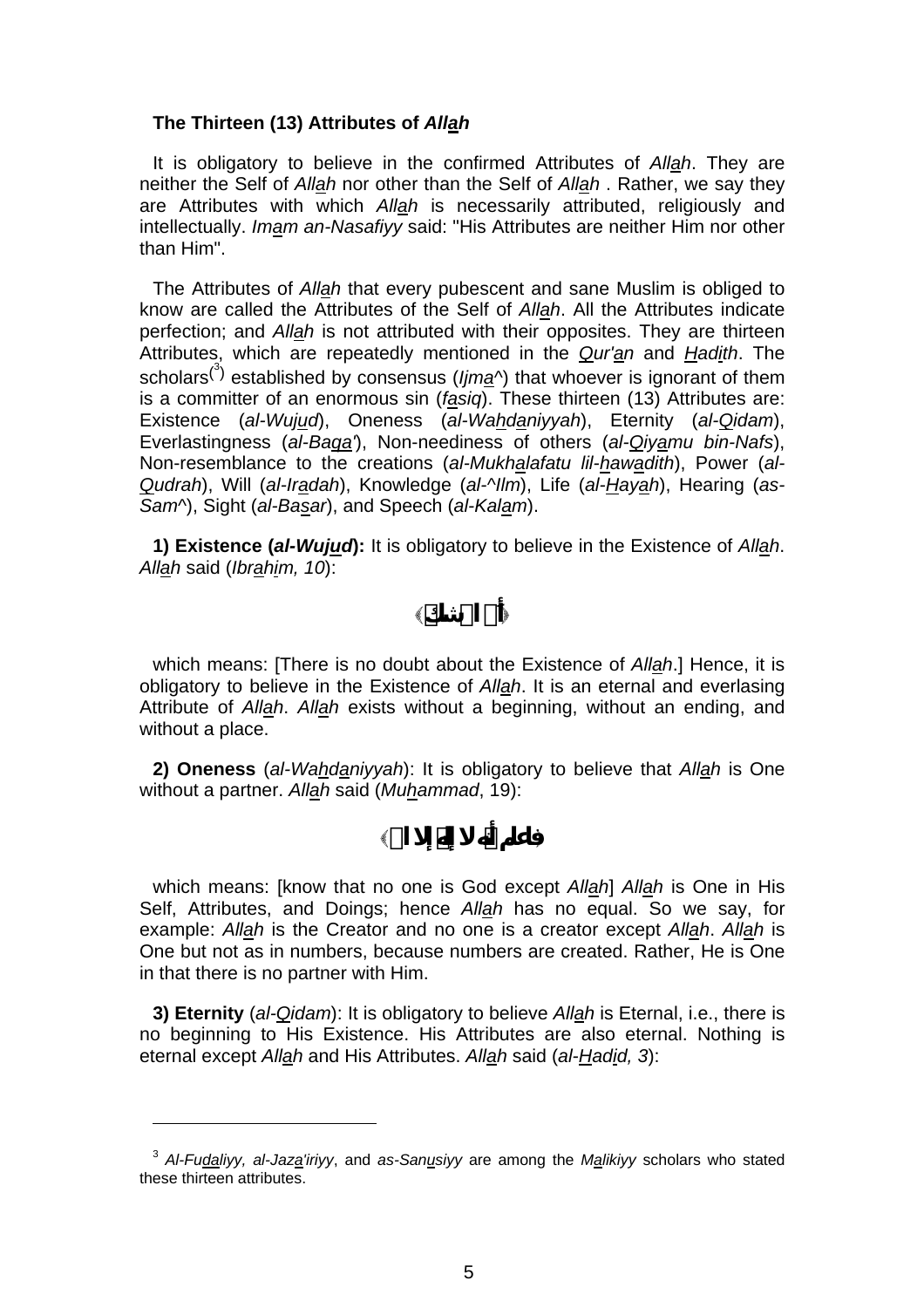**هو لأَ لُ**

which means: [*Allah* is the Eternal.]

**4) Everlastingness** (*al-Baqa'*): It is obligatory to believe *Allah* is Everlasting, i.e., His Existence does not end. His Existence is everlasting and His Attributes are everlasting. There is nothing everlasting by itself except *Allah*, because annihilation does not apply to His Self. However, Paradise and Hell are everlasting because *Allah* willed their everlastingness. Hence, they are everlasting, not by themselves, but because of other than their selves. This is why they are among the intellectual possibilities, and they are part of this universe. *Allah* said (*al-Hadid, 3*):

**هو لأَ لُ والآخ**

which means: [*Allah* is the Eternal, without a beginning, and the Everlasting, without an ending.]

**5) Non-neediness of Others** (*al-Qiyamu bin-Nafs*): *Allah* said (*al-'Ikhlas, 2*):

**االله مد**

which means: [*Allah* is the Master Who is resorted to in one's needs.] It also means: [*Allah* is one Who does not need any of the creations, and all of them need Him]. *Allah* does not need anything. He does not need anyone to give Him existence, because He exists without a beginning. Also, He does not need anyone to specify Him with Knowledge, instead of ignorance, or any other of His Attributes, because His Attributes have no beginning.

**6) Non-Resemblance to the Creation** (*al-Mukhalafatu lil-hawadith*): *Allah* does not resemble any of His creations, either in His Self, His Attributes, or His Doings. *Allah* said (*ash-Shura, 11*):

 $\frac{1}{2}$ 

which means: [Nothing is like Him in anyway.] *Imam Abu Hanifah* said: [The Creator does not resemble His creations.]

**7) Power** (*al-Qudrah*): It is obligatory to believe *Allah* is attributed with Power. It is defined as an eternal and everlasting Attribute of *Allah*, with which *Allah* gives existence to or annihilates what is intellectually possible. *Allah* said (*al-Baqarah, 20*):

**االله على كل**

which means: [*Allah* has the Power over everything.] That is, *Allah's* Power relates to all things that are intellectually possible. Hence, the Power of *Allah* is neither related to the intellectually necessary in creating nor in annihilating,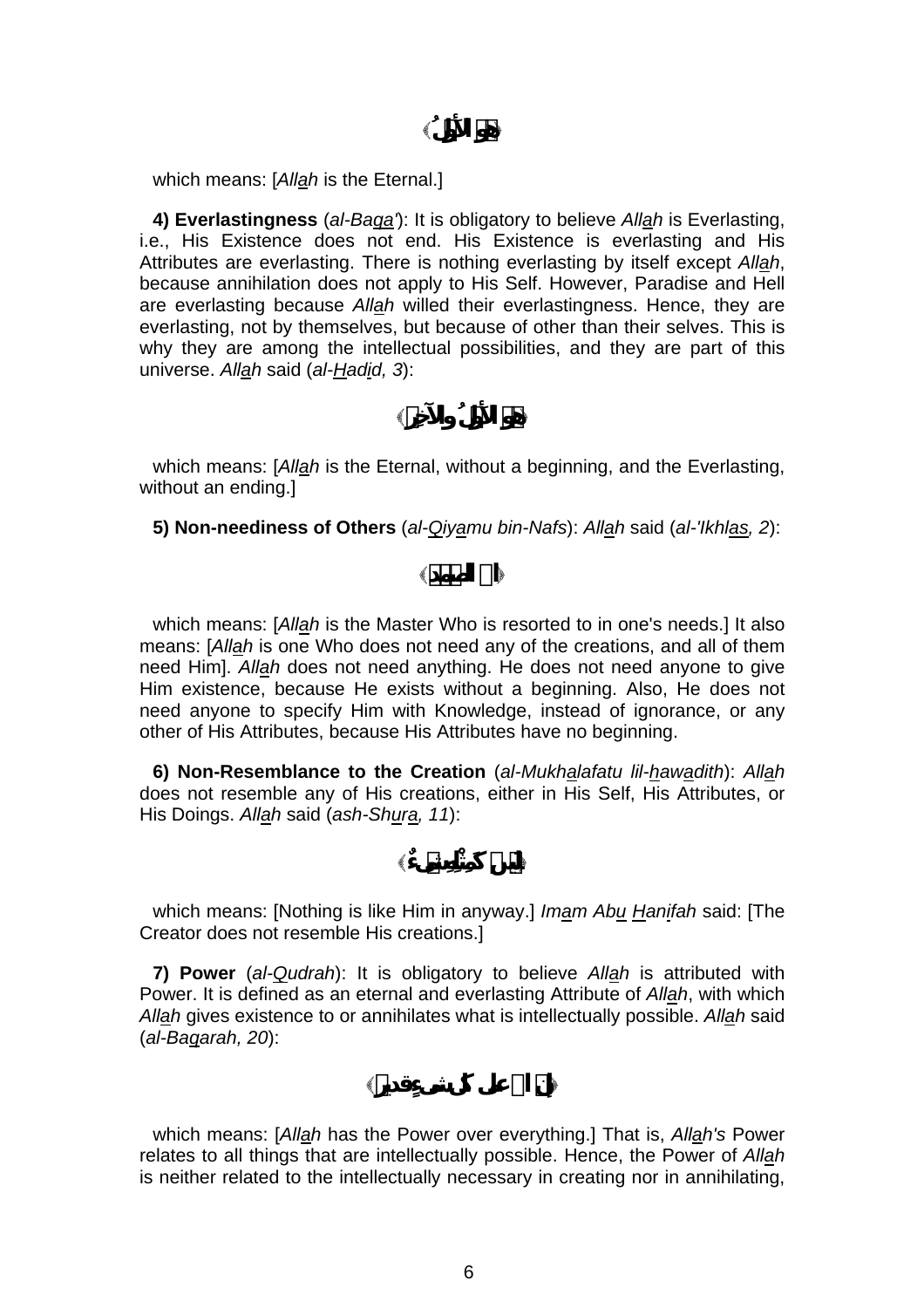because non-existence and annihilation do not apply to *Allah*. Hence, the mind does not accept the notion of *Allah* creating or annihilating Himself. This means that such a matter does not occur.

The Power of *Allah* is neither related to the intellectually impossible in creating nor in annihilating, because existence does not apply to the intellectually impossible. The existence of a god with *Allah* is intellectually impossible. Hence, it is not mentally sound to say that *Allah* creates or annihilates such a "non-existing" thing. The fact that the Power of *Allah* is neither related to the intellectually necessary nor to the intellectually impossible is not powerlessness, but rather a clear indication of the perfect Power of *Allah*. Also, this fact conforms to the judgement of the mind: the intellectual impossibility does not turn into an intellectual possiblity, and the intellectually necessary does not turn into an intellectual possibility. The existence of a sea of mercury is an intellectual possiblity, although it does not customarily occur. The Power of *Allah* is related to it. *Allah* has the Power to create a sea of mercury if He so wills.

**8) Will** (*al-Iradah*): It is obligatory to believe *Allah* is attributed with Will. It is defined as an eternal and everlasting Attribute, with which *Allah* specifies the creations (who are intellectual possibilities) with some of the attributes which are possible for them to have. An example is specifying eyes with green color instead of other possible colors. There is no difference in that regard between good and evil, belief and blasphemy, winning and losing, and other opposites among what is intellectually possible. *Allah* said (*at-Takwir, 29*):

**ما إلا أن االله**

which means: [You do not will except what *Allah* willed for you.]

**9) Knowledge** (*al-^Ilm*): It is obligatory to believe *Allah* is attributed with Knowlege. This is an eternal and everlasting Attribute of His Self. *Allah* knew eternally about His Self, Attributes, and His creations. Nothing is beyond His Knowledge. *Allah* said (*al-Baqarah, 282*):

**واالله بكل عليم**

which means: [*Allah* knows about everything.]

**10) Life** (*al-Hayah*): It is obligatory to believe *Allah* is attributed with Life. *Allah* said (*al-Baqarah*, *255*):

**االله إله إلا هو القيوم**

which means: [No one is God but *Allah*, Who is attributed with Life, and His Existence does not end.] Life is an eternal and everlasting Attribute of *Allah*. The Life of *Allah* is not like our life, because our life needs a combination of body and soul. However, the Life of *Allah* is His Attribute.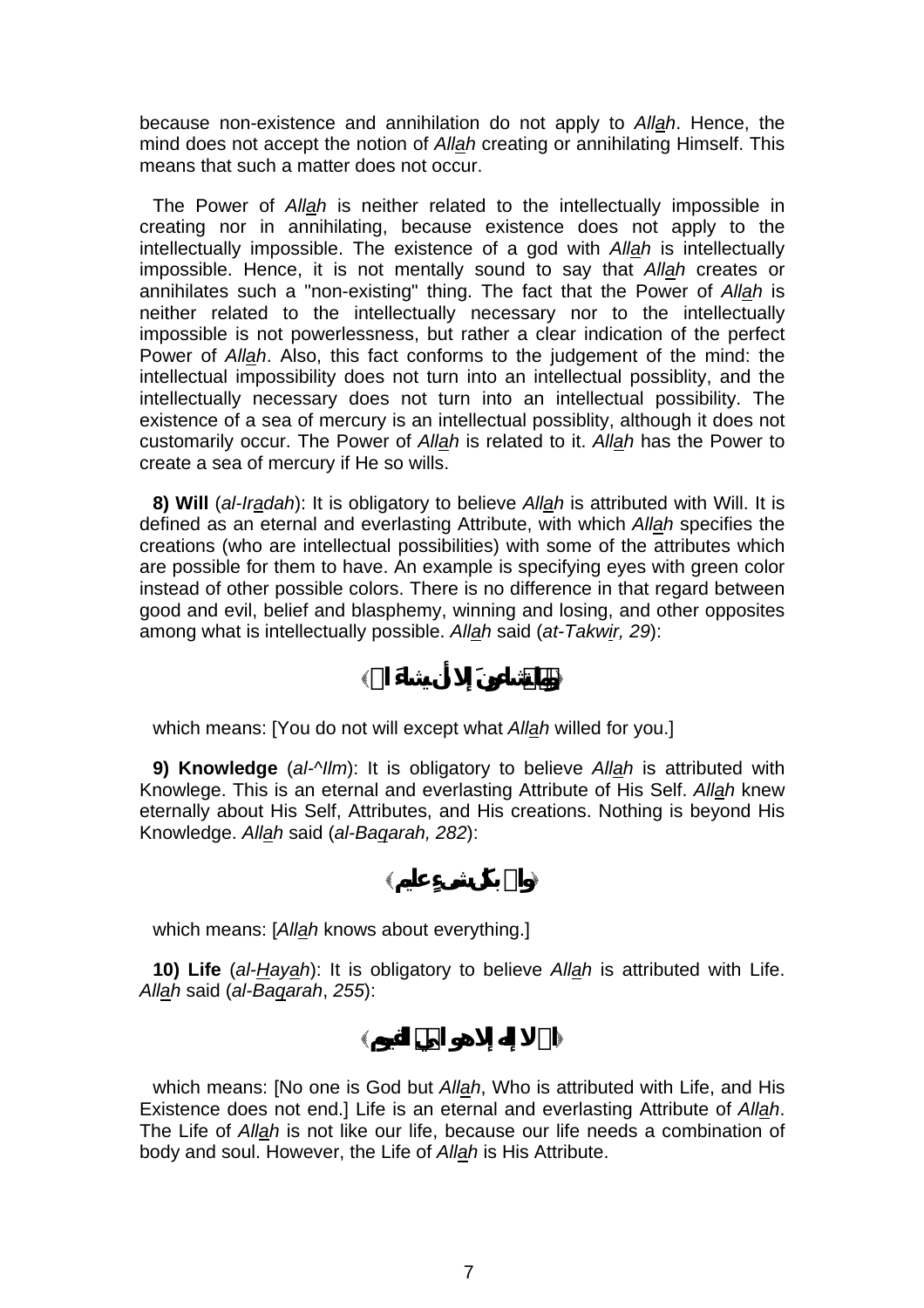**11) Hearing** (*as-Sam^*): It is obligatory to believe *Allah* is attributed with Hearing. This is an eternal and everlasting Attribute of *Allah* with which *Allah* hears all hearable things. He hears them whether they are near to us or far from us, because *Allah* is not in a place. He hears without an ear, without means, and without instruments. His hearing is not subject to weakening or change, because weakness and change are non-befitting to *Allah*. *Allah* said (*ash-Shura, 11*):

**وهو البصير**

which means: [He is the One attributed with Hearing and Sight.]

**12) Sight** (*al-Basar*): It is obligatory to believe *Allah* is attributed with Sight. This is an eternal and everlasting Attribute of *Allah* with which He sees all things that are seeable, without an instrument and without means. He sees the things that are far away from us and those that are near to us without any difference, because *Allah* is not in a place. His Attribute of Sight does not change or develop, because the One whose Self is eternal does not develop or change. *Allah's* Attributes are eternal and do not develop or change. *Allah* said (*Ghafir, 20*):

**االله هو البصير**

which means: [Certainly, *Allah* is the One attributed with Hearing and Sight.]

**13) Speech** (*al-Kalam*): It is obligatory to believe *Allah* is attributed with Speech (*Kalam*). This is an eternal and everlasting Attribute, with which *Allah* orders, forbids, and informs. It is not a letter, a sound, or a language. The *Qur'an* and the other revealed Books are expressions of the eternal *Kalam* of the Self of *Allah*. When we write the word "*Allah*", it is an expression of the Self of *Allah*. Likewise, the words and sentences of the revealed Books are expressions of the *Kalam* of *Allah*. The *Qur'an* is called the *Kalam* of *Allah* because it is not authored by Prophet *Muhammad* or Angel *Jibril*. The *Qur'an* is also used to mean the eternal *Kalam* of the Self of *Allah*. *Allah* said:

which means: [*Allah* spoke to *Musa* with His eternal *Kalam*], i.e., *Allah* created in Prophet *Musa* the ability to hear the *Kalam* of the Self of *Allah*, which is not a letter or a sound.

**االله وسى كِيما**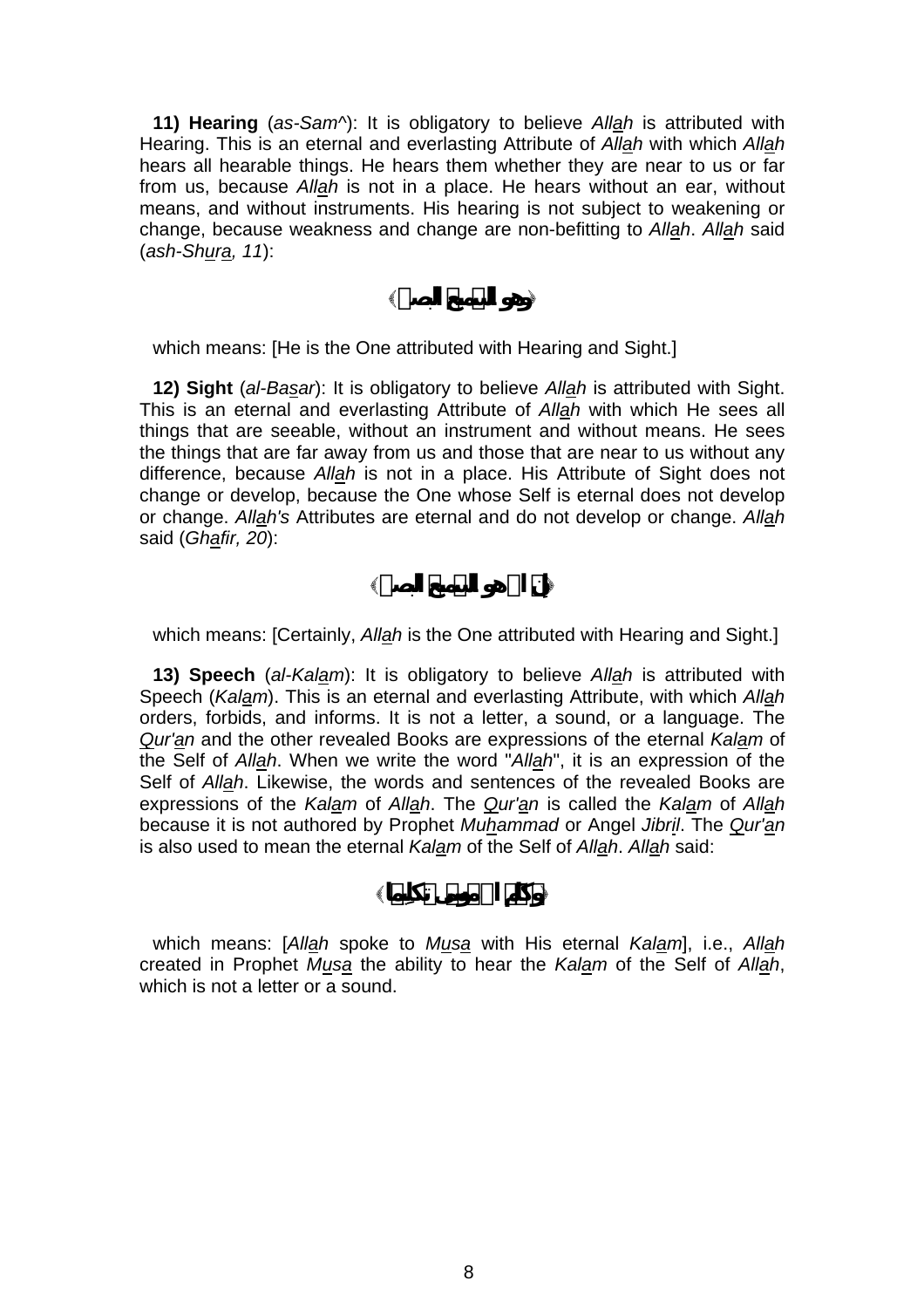# **The Ninety-Nine (99) Names of** *Allah*

Prophet *Muhammad*  $\frac{1}{20}$  said in the *hadith* narrated by al-Bukhariyy:

**"إن تسعة وتسعين اسما مائ إلا واحدا. ن أحصاها دخل الجنة"**. رواه البخاري وفي : **"ن فِظها"**

Which means: "Certainly, *Allah* has ninety-nine Names (99), one hundred minus one. Whoever memorizes them and understands their meanings will enter Paradise.". Here are the 99 Names of *Allah* as narrated and explained by *Imam al-Bayhaqiyy* in his book "*Al-'Asma'u was-Sifat*".

## االله *Allah* 1.

: The One Who has Godhood, which is the power to create the entities.

## 2. Ar-Rahman

: The One Who has an abundance of mercy for the believers and the blasphemers in this world and has reserved His mercy exclusively for the believers in the Hereafter.

## 3. *Ar-Rahim* حيمالر

: The One Who has an abundance of mercy for the believers.

## 4. *Al-Malik* كَل

: The One with absolute Dominion, and the One Whose Dominion is clear of imperfection.

# 5. *Al-Quddus* وس

: The One Who is pure of any imperfection and clear of having children and adversaries.

## 6. As-Salam

: The One Who is clear of every imperfection.

## 7. *Al-Mu'min* المؤمن

: The One Who witnessed for Himself that no one is God but Him; and Who witnessed for His believers that they are truthful in their belief that no one is God but Him.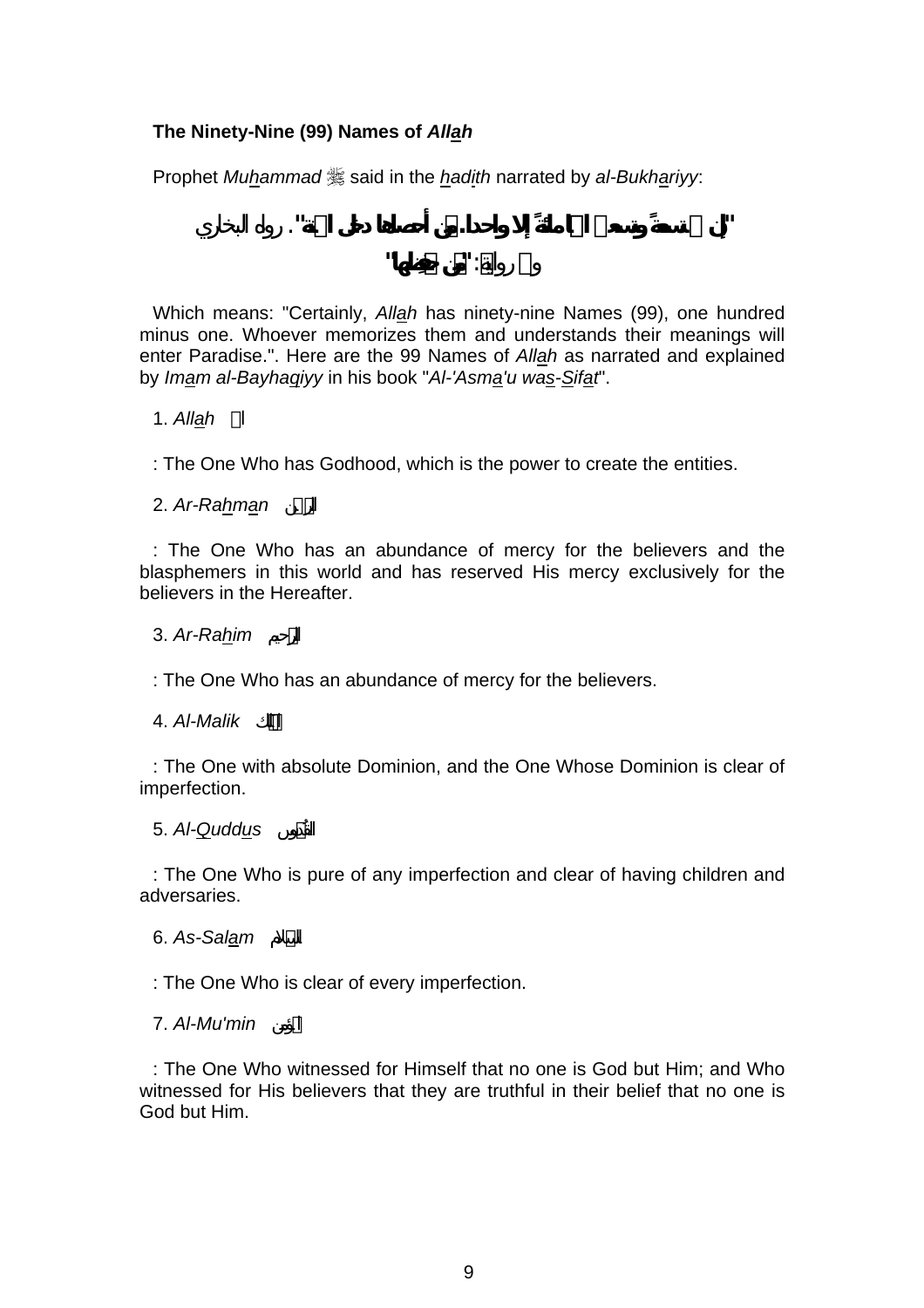8. Al-Muhaymin

: The One Who witnesses the saying and deeds of His creations.

9. Al-^Aziz

: The One Who defeats and is not defeated.

10. Al-Jabbar

: The One in Whose dominion nothing happens except what He willed.

11. Al-Mutakabbir

: The One Who is clear of the attributes of the creations and of resembling them.

12. Al-Khalig

: The Creator Who brings everything from non-existence into existence.

13. Al-Bari'

: The Creator Who has the Power to turn the entities from one state into another.

14. Al-Musawwir

: The One Who forms His creations in different images.

15. Al-Ghaffar

: The One Who forgives the sins of His slaves time and time again.

16. Al-**Qahhar** 

: The Subduer Who has the perfect Power and is not powerless over anything.

17. Al-Wahhab

: The One Who is Generous in giving plenty without any return.

18. *Ar-Razzaq*

: The One Who makes sustenance reach His slaves. Sustenance is everything that benefits, whether Islamically lawful (*halal*) or unlawful (*haram*).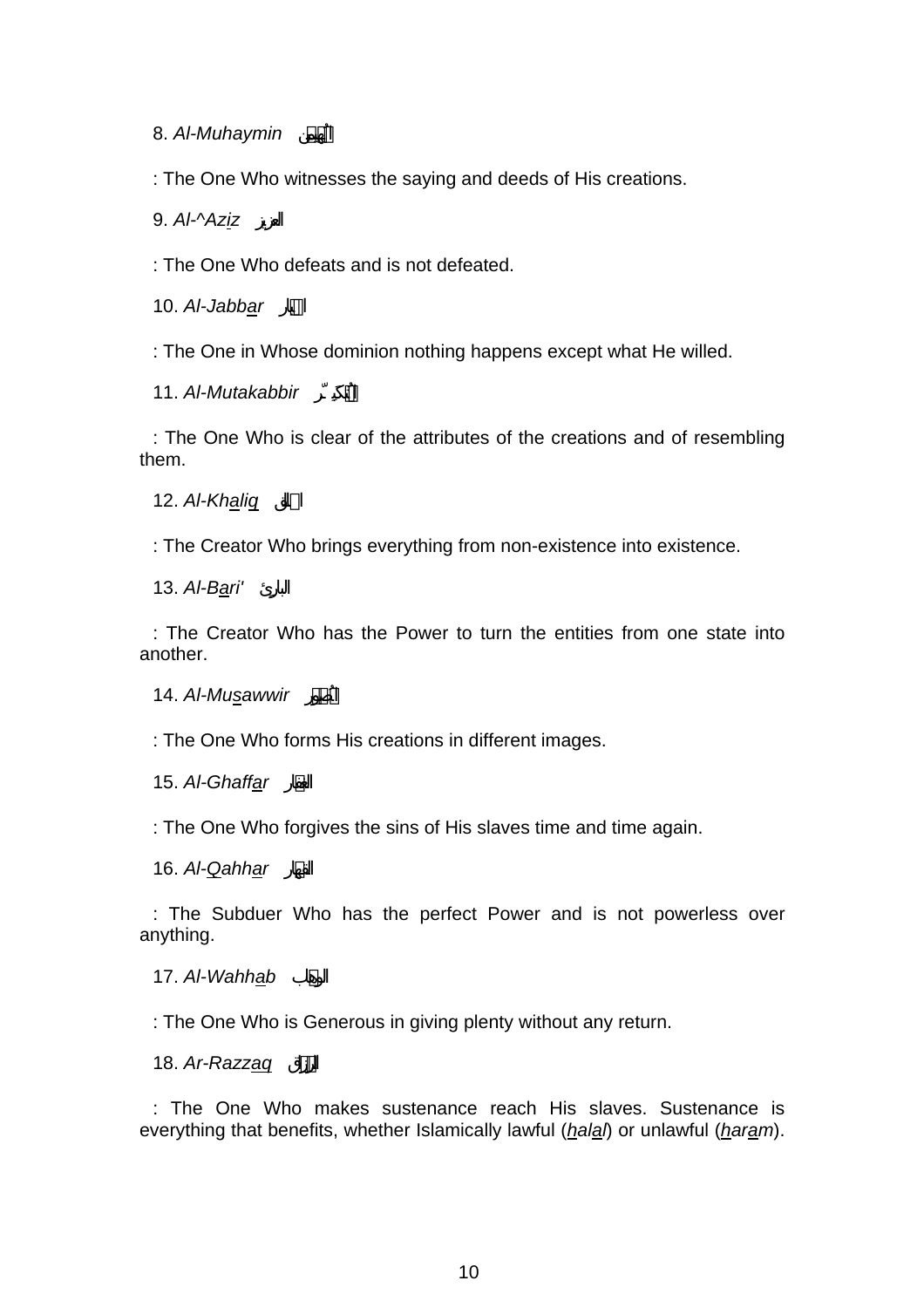19. *Al-Fattah* اح

: The One Who opens for His slaves the closed worldy and religious matters.

20. *Al-^Alim* العليم

: The Knowledgeable; the One from Whose Knowledge nothing is hidden.

21-22. *Al-Qabid, Al-Basit* الباسط القابض <sup>U</sup>

: The One Who constricts the sustenance by His Wisdom and expands it with His Generosity and Mercy.

23-24 Al-Khafid, Ar-Rafi^

: The One Who demotes whomever He willed by His Destruction and elevates whomever He willed by His Endowment.

25-26 *Al-Mu^izz, Al-Mudhill* لّ

: The One Who gives esteem to whomever He willed; hence there is no one to degrade him. The One Who degrades whomever he willed; hence there is no one to give him esteem.

27. *As-Sami^* ميعالس

: The One Who Hears all hearable things by His Eternal Hearing, without an ear, instrument, or organ.

28. *Al-Basir* لبصير

: The One Who sees all seeable things by His eternal Sight, without a pupil or any other instrument.

29. *Al-Hakam* الحكَم

: He is the Ruler, and His judgement is His word.

30. *Al-^Adl* لدالع

: The One Who is entitled to do what He does.

31. *Al-Latif* اللَّطيف

: The One Who is kind to His slaves and gives them endowments.

32. Al-Khabir

: The One Who knows the truth of things.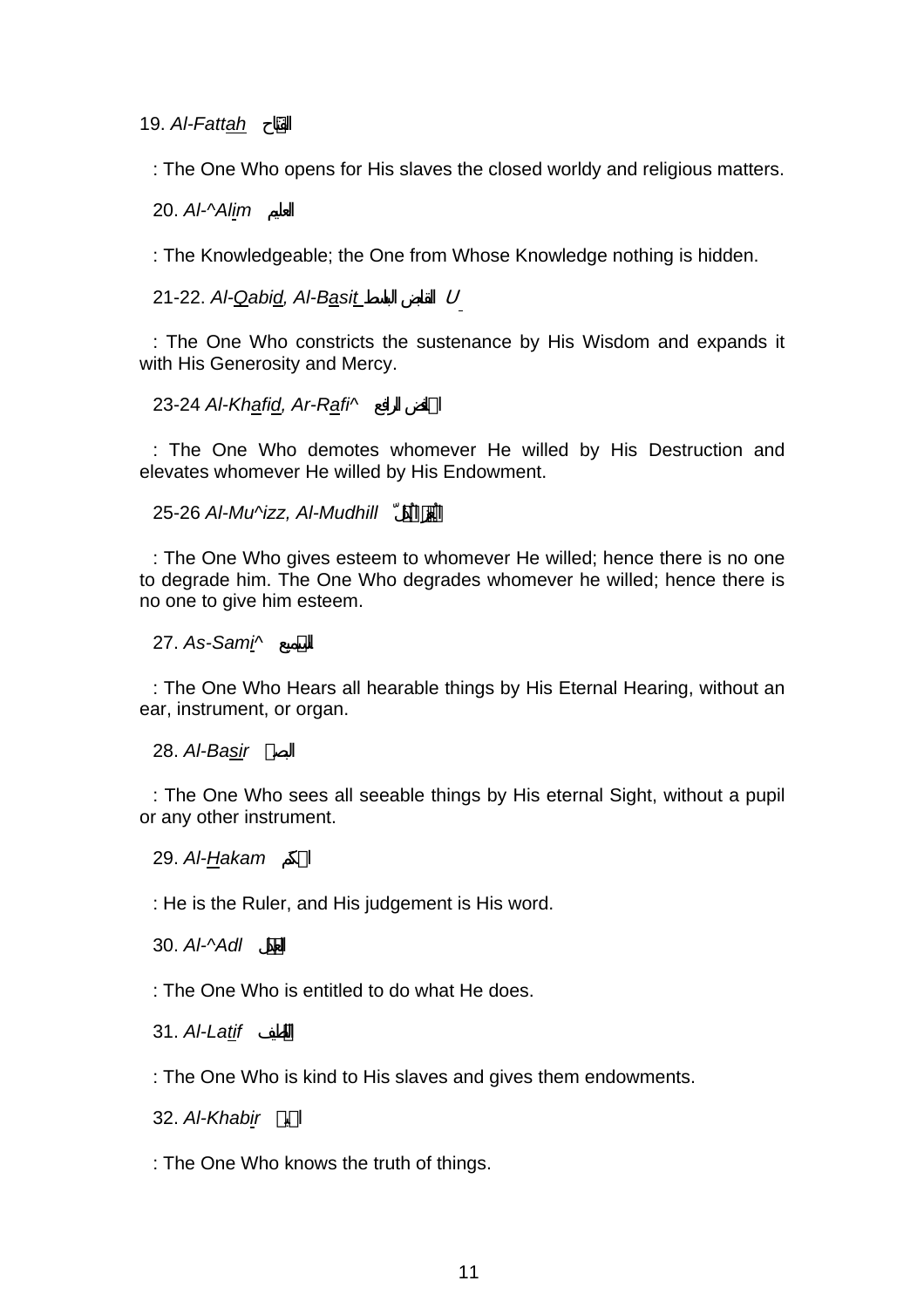# 33. *Al-Halim* الحليم

: The One Who delays the punishment for those who deserve it and then He may forgive them.

34. Al-^Adhim

: The One deserving the attributes of Exaltment, Glory, Extolement, and Purity from all imperfection.

35. Al-Ghafur

: The One Who forgives in abundance.

36. Ash-Shakur

: The One Who gives ample reward for little obedience.

37. *Al-^Aliyy*

: The One Who is clear of the attributes of the creations.

38. Al-Kabir

: The One Who is greater in status than everything.

39. Al-**Hafidh** 

: The One Who protects whatever and whomever He willed (to protect).

40. *Al-Muqit* المقيت

: The One Who has the Power.

41. *Al-Hasib* الحسيب

: The One Who gives the satisfaction.

42. *Al-Jalil* الجليل

: The One Who is attributed with greatness of Power and Glory of status.

43. *Al-Karim* الك

: The One Who is clear of abjectness.

44. Ar-Raqib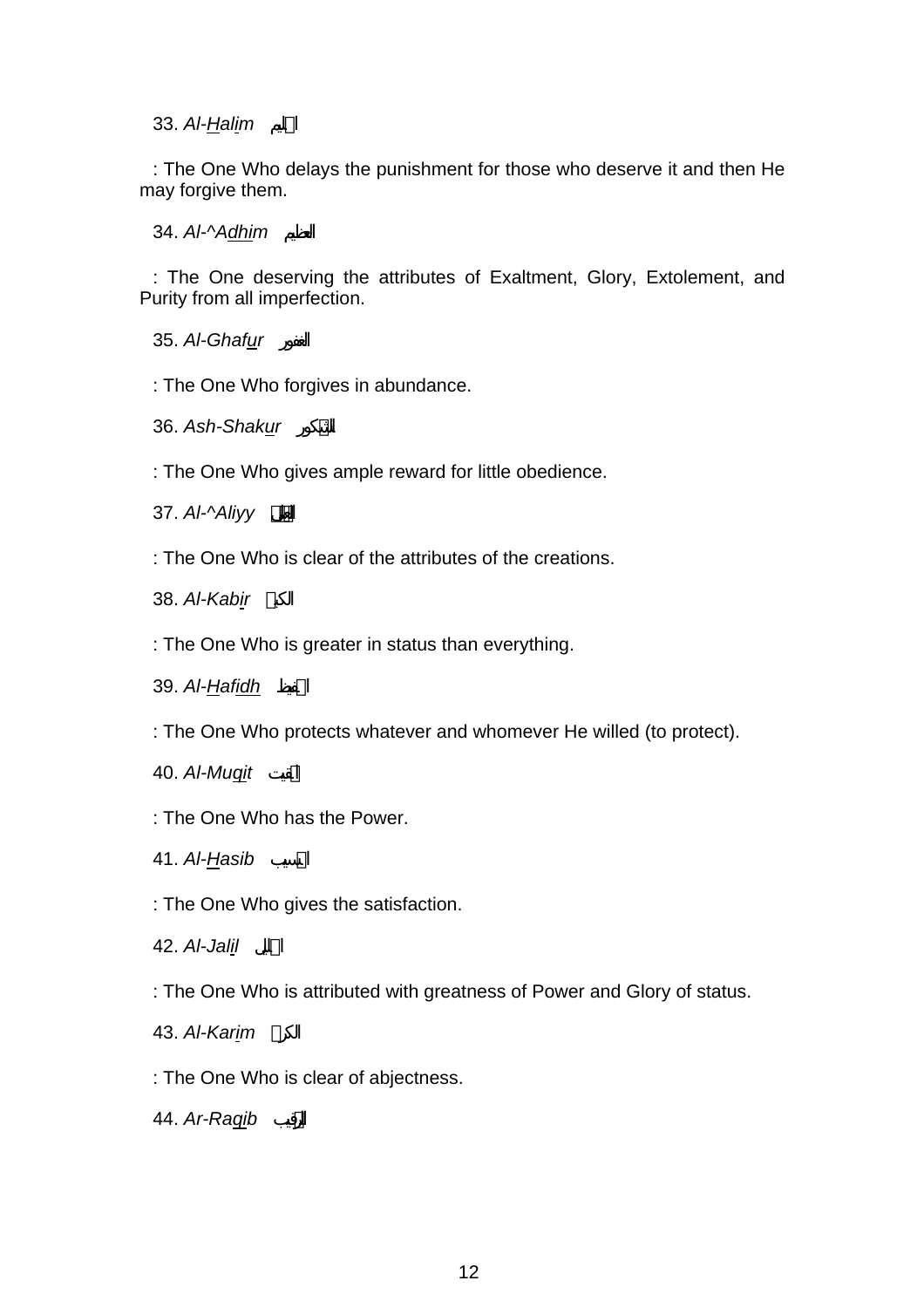: The One from Whom nothing is absent. Hence its meaning is related to the attribute of Knowledge.

45. *Al-Mujib* يبا

: The One Who answers those in need when they ask Him and rescues the yearners when they call upon Him.

46. *Al-Wasi^* علواس

: The Knowledgeable.

47. Al-Hakim

: The One Who is correct in His doings.

48. *Al-Wadud* ود

: The One Who loves His believing slaves and His believing slaves love Him. His love to His slaves is His Will to be merciful to them and to praise them. Hence its meaning is related to the Attributes of the Will and *Kalam*. (His *Kalam* is the Attribute with which *Allah* orders and forbids, and with which He spoke to *Muhammad* and *Musa*. It is not a sound, language, or letter.)

49. *Al-Majid* يدا

: The One Who is with perfect Power, High Status, Compassion, Generosity, and Kindness.

50. Al-Ba<sup> $\land$ ith</sup>

: The One Who resurrects His slaves after death for reward and/or punishment.

51. Ash-Shahid

: The One from Whom nothing is absent.

52. *Al-Haqq*

: The One Who truly exists, i.e., the One Whose Existence is confirmed.

53. *Al-Wakil* الوكيل

: The One Who gives the satisfaction and is relied upon.

54. *Al-Qawiyy*

: The One with the complete Power.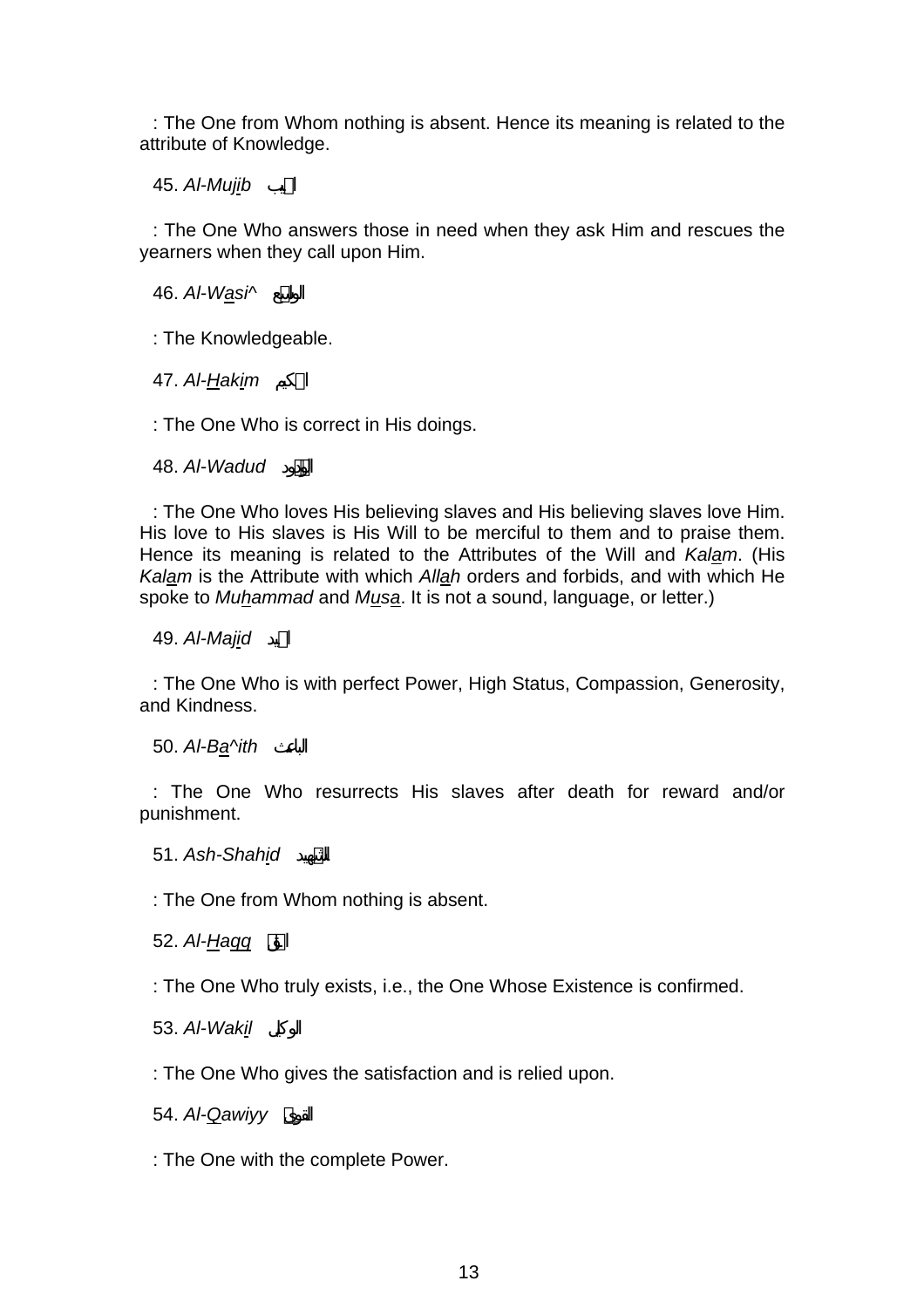55. *Al-Matin* المتين

: The One with extreme Power which is un-interrupted, and Who does not get tired.

56. *Al-Waliyy*

: The Supporter.

57. *Al-Hamid* الحميد

: The praised One Who deserves to be praised.

58. *Al-Muhsi* ىصالمُح

: The One Who knows the count of things.

59. *Al-Mubdi'* المبدئ

: The One Who started the human being, that is, He created him.

60. Al-Mu^id

: The One Who brings back the creatures after death.

61. *Al-Muhyi* ُحيى

: The One Who brought out a living human from seminal fluid that does not have a soul. He quickens the dead by returning the souls back to the decayed bodies on the Resurrection Day and He makes the hearts alive with the light of knowledge.

62. *Al-Mumit* يت

: The One Who renders the living dead.

63. *Al-Hayy*

: The One Who is attributed with a Life that is unlike our life and is not that of a combination of soul, flesh, and blood.

64. Al-Qayyum

: The One Whose Existence does not end.

65. Al-Wajid

: The Rich Who is never poor. Wajd means Richness.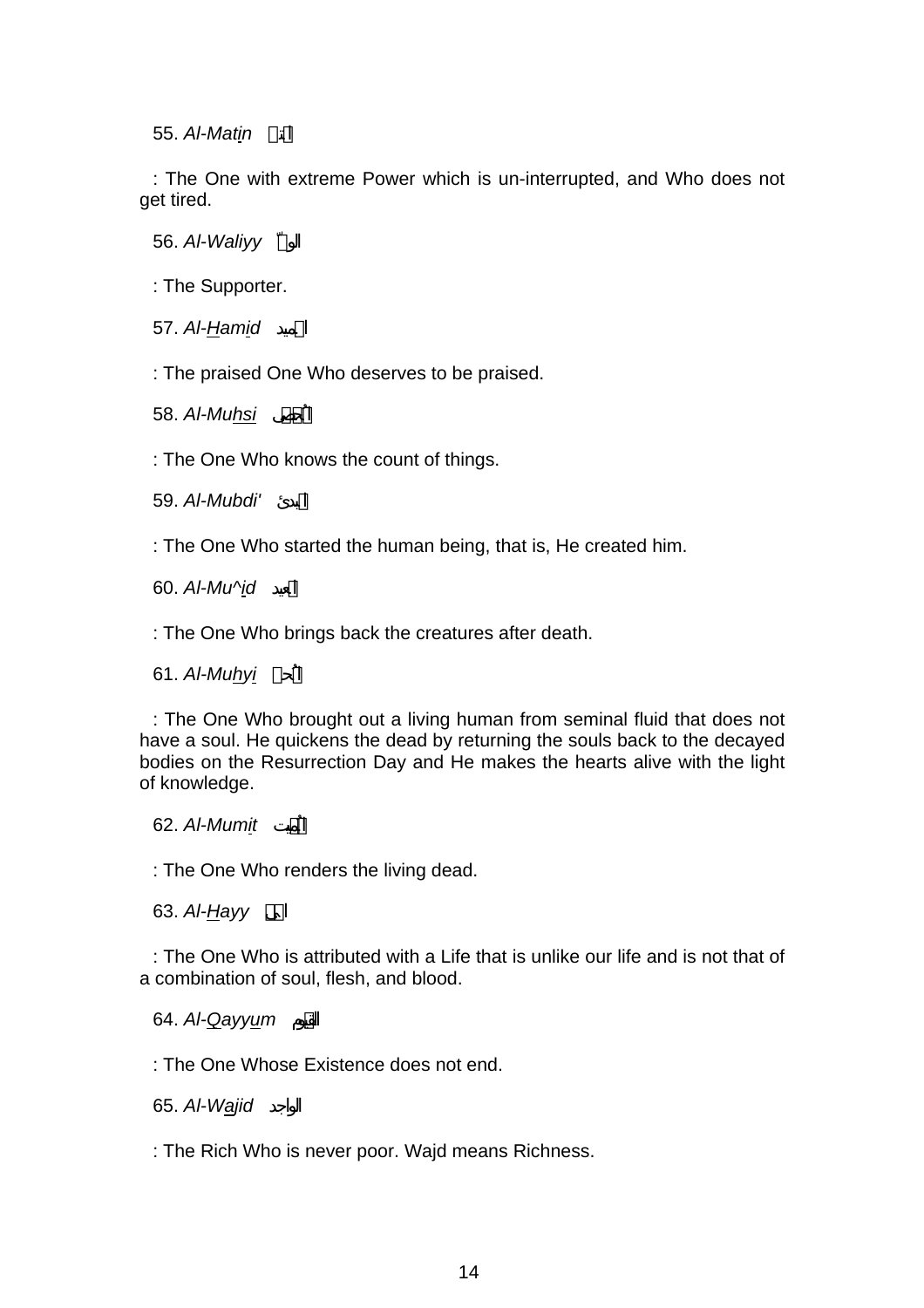66. Al-Majid

: The One Who is *Majid*. (see # 49)

67. Al-Wahid

: The One without a partner.

68. *As-Samad* دمالص

: The Master Who is relied upon in matters and is resorted to in one's needs.

69. *Al-Qadir* القادر

: The One Who is attributed with Power.

70. Al-Muqtadir

: The One with the perfect Power from Whom nothing is withheld.

71-72. Al-Mugaddim, Al-Mu'akhkhir

: The One Who puts things in their right places. He advances whatever He wills and delays whatever He wills.

# 73. *Al-'Awwal* لالأو

: The One Whose Existence is without a beginning.

74. Al-'Akhir

: The One Whose Existence is without an end.

# 75-76. Adh-Dhahir, Al-Batin

: The One above Whom nothing exists and underneath Whom nothing exists; hence He exists without a place. His Existence is obvious by proofs. He is clear of the delusions of having bodily attributes.

# 77. *Al-Wali* ال

: The One Who owns things and manages them.

78. *Al-Muta^ali*

: The One Who is clear of the attributes of the creation.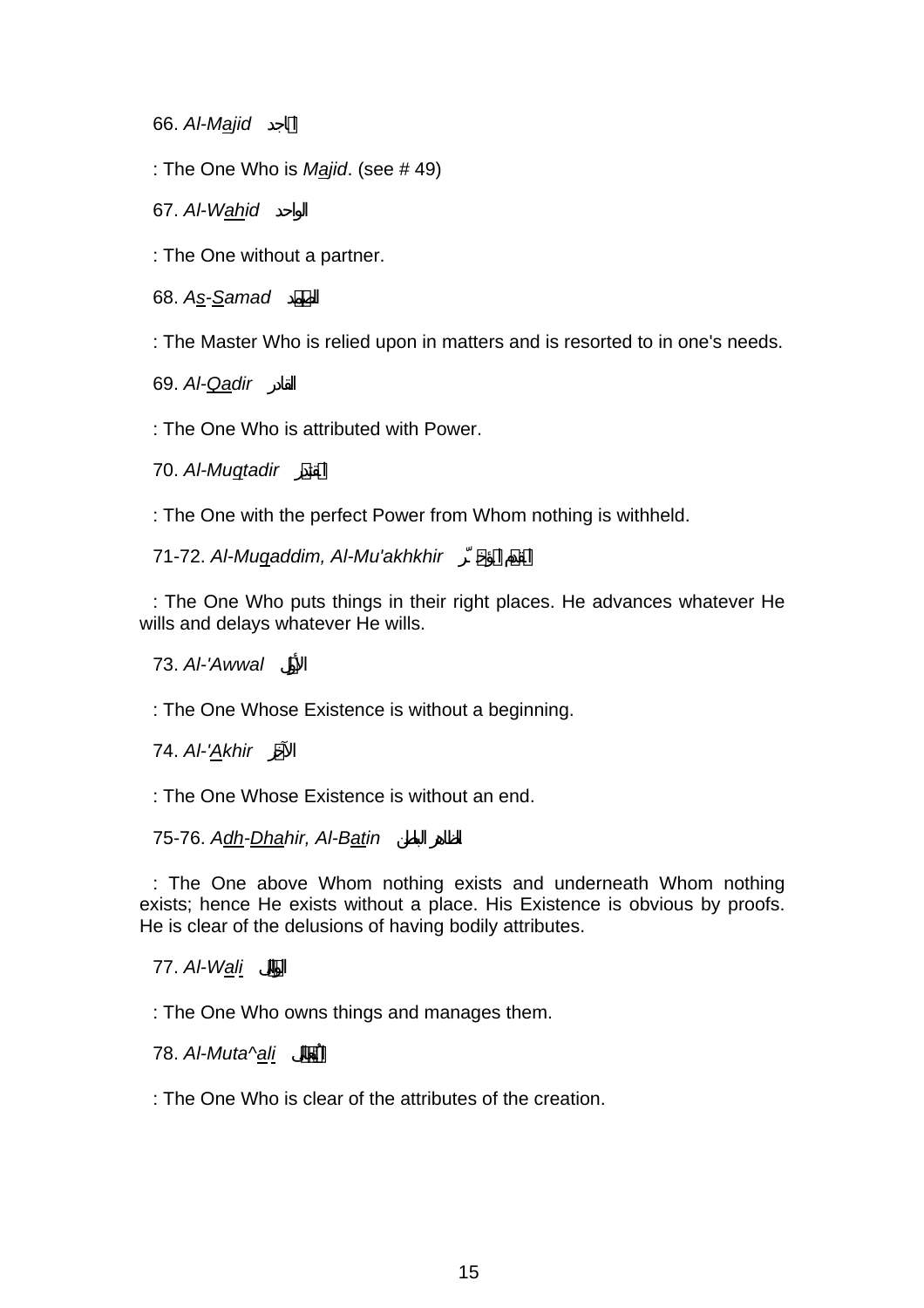79. *Al-Barr*

: The One Who is kind to His creatures, Who covered them with His sustenance and specified whomever He willed among them with His support, protection, and special mercy.

80. *At-Tawwab*

: The One Who accepts repentance from whomever He willed of His creatures.

81. Al-Muntagim

: The One Who victoriously prevails over His enemies and punishes them for their sins. It may also mean the One Who destroys them.

82. *Al-^Afuww* فُ

: The One with wide forgiveness.

83. Ar-Ra'uf

: The One with extreme Mercy. The Mercy of *Allah* is His Will to endow mercy, etc., upon whomever He willed of His creatures.

مالك ُلْك *Mulk-Malikul* 84.

: The One Who controls the dominion and gives dominion to whomever He willed.

85. Dhul-Jalali Wal-'Ikram

: The One Who deserves to be Exalted and not denied.

86. Al-Mugsit

: The One Who is Just in His judgement.

87. Al-Jami^

: The One Who gathers the creatures on a day there is no doubt about, that is, the Day of Judgement.

88. *Al-Ghaniyy*

: The One Who does not need the creation.